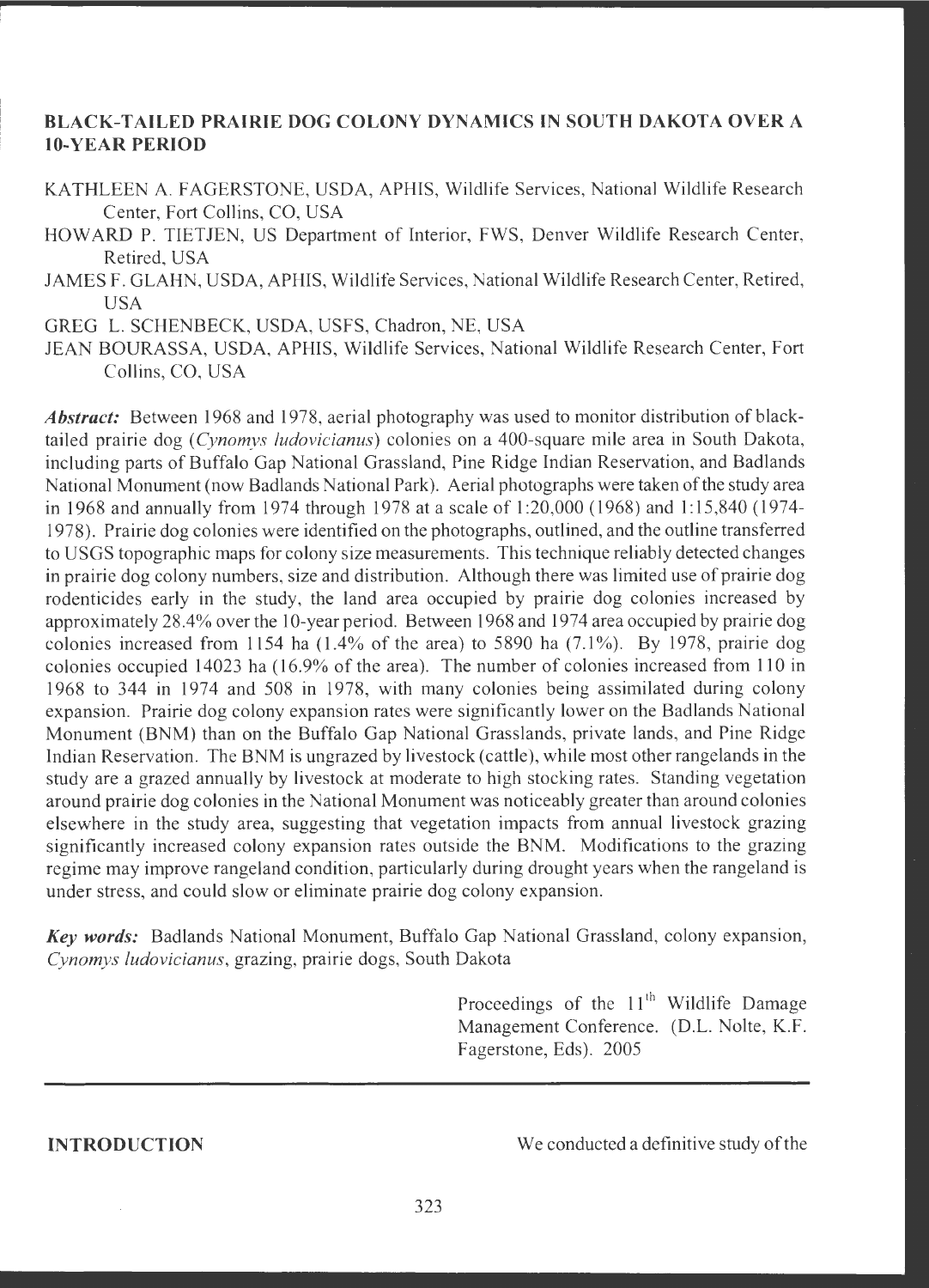changes in colony numbers, size, and distribution over a ten-year period (1968- 1978) in South Dakota. The purpose of the study was to determine prairie dog colony expansion rates to assist in management <sup>p</sup>lanning and help define the extent of management required to maintain colonies at levels consistent with the balanced use of all rangeland resources.

This study had three objectives: (1) to determine if panchromatic vertical imagery provided a reasonably accurate format for <sup>p</sup>lotting black-tailed prairie dog colony numbers, size, and distribution;  $(2)$  to describe annual trends in colony numbers, size, and spatial distribution; and (3) to compare colony expansion rate on two major land divisions with and without livestock grazing.

This study was conducted under the guidance of the U.S . Fish and Wildlife Service. Department of the Interior. The National Wildlife Research Center transferred to the U.S. Department of Agriculture, Animal and Plant Health Inspection Service (APHIS) on December 19, 1985.

#### **METHODS**

#### **Study Area**

The study area is located in Custer, Pennington, Shannon, Jackson, and Washabaugh Counties in southwestern South Dakota. It consists of a 103,707 ha rectangle including portions of the Buffalo Gap National Grassland (40,000 ha), Pine Ridge Indian Reservation (18 ,500) and Badlands National Monument (25,222 ha) (Figure 1). There is an additional 20,000 ha of private land in the study area. Livestock graze the national grassland, intermingled private lands,

and Indian reservation at moderate to high stocking rates (Livestock Grazing Complex) and data from these land divisions are lumped. The portions of the national monument in the study area are grazed only by wildlife and occasionally by a small number of bison . For the purpose of this manuscript the BNM is labeled "ungrazed" and the Livestock Grazing Complex is labeled "grazed".

A limited amount ofrodenticide use to reduce prairie dog populations occurred on those portions of the study area outside the national monument from 1968 through 1971. In 1972, further use of pesticides that were potentially hazardous to nontarget wildlife was halted on public lands by Presidential Executive Order No. 11643. Legal use of rodenticide (2% zinc phosphide) to reduce prairie dog populations did not resume in the study area until the fall of 1978. At the time of this study , prairie dog colonies in the study area were not influenced by plague epizootics.

The study area is characterized by two major land forms: precipitous clay and shale-based badlands that form a crescent-shaped wall to the west, north, and east, and a flat to gently rolling grassland extending southward to a well-defined ridge south of the White River, the common boundary with Pine Ridge Indian Reservation (Figure 1). The topographic characteristics form a natural bowl in the Grassland called "The Conata Basin" in the center of the study area. Elevations range from 702 m along the White River bottoms to a maximum of 915 m along the north -central badlands escarpment. The area is drained by a complex of intermittent channels flowing south to southeast into the White River.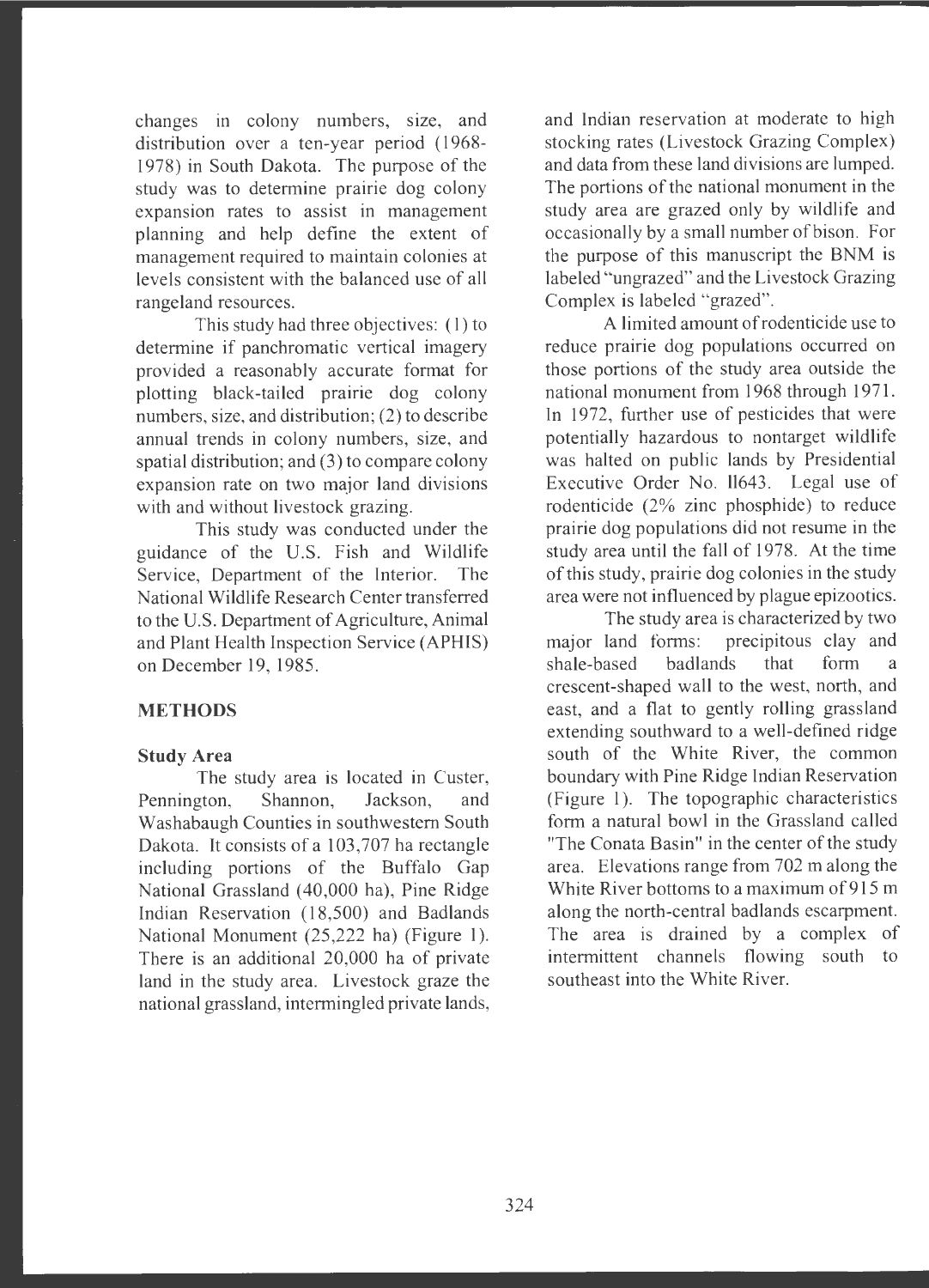**Badlands** 



**Figure 1. Map of the 400-square mile (103,767 hectare) study area in South Dakota. The study area includes portions of Badlands National Monument and a Livestock Grazing Complex that includes a combination of U.S. Forest Service Buffalo Gap National Grasslands, Pine Ridge Indian Reservation, and private lands.** 

Vegetation on the Livestock Grazing Complex is a relatively uncomplicated mixture of shortgrass species, dominated by buffalograss *(Buchloe dactyloides)*, blue grama *(Bouteloua gracilis)* and sedges *(Carex* spp.) along with annual and perennial forbs. Midgrasses such as western wheatgrass *(Agropyron smithii)* and needlegrass *(Stipa viridula)* probably formed a major component of the historical plant species composition (Kuchler 1964) and occur primarily in isolated, remnant stands. In contrast, the lightly grazed rangelands on BNM are dominated by midgrasses. The abrupt vegetation interface between the BNM and Livestock Grazing Complex is attributed to the influence of sustained moderate to heavy livestock grazing on the Livestock Grazing Complex.

Climatic conditions on the study area are continental. Late summer (July-August) diurnal temperatures often exceed 38°C, and in winter temperatures are often well below freezing. Precipitation is normally between 38 and 43 cm annually, most falling as rain in spring and summer showers. Annual

precipitation measured in Interior, South Dakota during the study was: 1974-27.0 cm; 1975-36 .9 cm; 1976-31.9 cm; 1977-52.9 cm; and 1978-50.7 cm.

#### **Remote Sensing Mission**

Vertical imagery for illustrating annual changes in black-tailed prairie dog colony dynamics was obtained from two sources. Base year black-and-white photographs were obtained from the Agriculture Stabilization and Conservation Service (ASCS) for 1968. This series of  $23 \times 23$  cm,  $1:20,000$  scale photographs was used to assess the accuracy and repeatability of the interpretative procedures, to develop and standardize imagery scanning procedures, and to provide the initial data set on colony dynamics. Missions to acquire vertical imagery were flown in May and September of 1974 at scales of 1:20,000 (2.54 cm = 508 m) and 1:15,840  $(2.54 \text{ cm} = 402 \text{ m})$ , respectively, to determine which time period-scale combination provided greater contrast and target resolution. From 1975 to 1978, all missions were flown at 1: 15,840 because it was easier to define the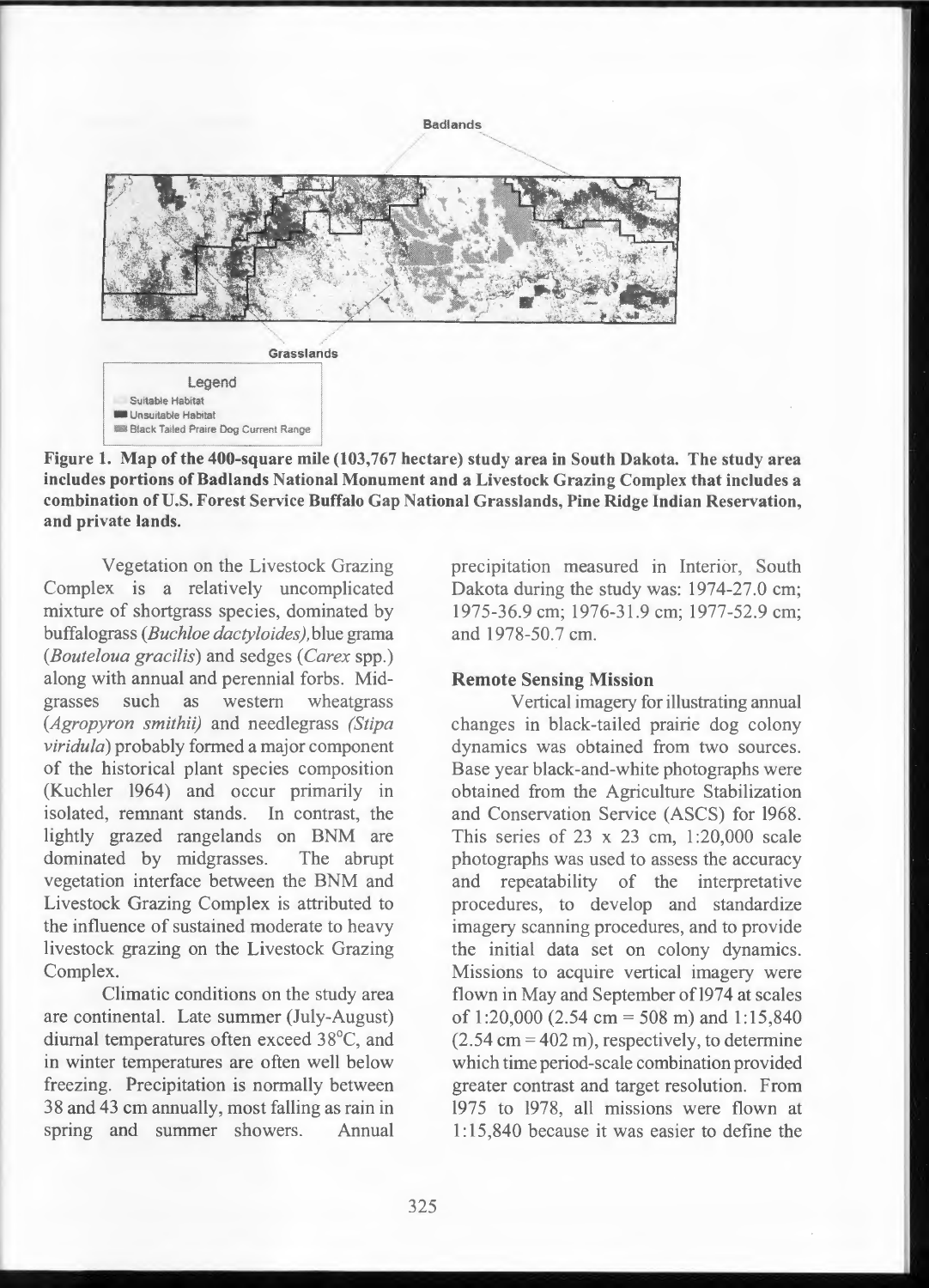interface between areas occupied and unoccupied by prairie dogs on the larger scale prints. Missions were flown during September based on observations that black-tailed prairie dog populations tend to stabilize socially and spatially for the year by late summer and early fall (July to September), with few changes in area occupied by colonies until the following spring and early summer (King 1955). All missions were flown and imagery processed by a company specializing in aerial photography and conventional and digital photogrammetry. Flight protocol, aerial photograph processing , and map processing were described in Tietien et al. (1978). Missions were flown at an altitude of 2414 m above ground level under cloudless conditions. The resulting high contrast black-and-white photographs were scanned with a mirror stereoscope to determine the presence of prairie dog colonies, which register as groupings of white dots representing soil mounds. Colonies were outlined on the photographs with a fine ink pen by connecting peripheral mounds , and the colony outline transferred to 1:24,000 scale U.S. Geological Survey topographic maps using a variable scale reflecting projector. The acreage occupied by an individual prairie dog colony was measured from the outline on the topographic map using a disc roller planimeter calibrated to 0.04 ha. For final presentation, colonies were transposed to 1:126,720 (1 cm = 1.3 km) scale Class A Forest Service recreation maps. Colonies in close proximity were classified as separate entities if the interface on 1:15,840 scale prints exceeded 50 mat its narrowest point, or if groups of mounds were completely separated by a physical barrier that interrupted direct interaction between prairie dog populations.

For 1968 and 1974-1978 the following data bases were derived for the entire study area and for the Livestock Grazing Complex and the BNM (ungrazed by livestock):  $(1)$ total number of colonies present (data on Livestock Grazing Complex and the BNM include exclusive colonies and those intruding from the adjacent area); (2) colony size distribution; (3) percent of gross land area occupied by colonies; (4) colony assimilation profile (assimilation refers to prairie dog colonies that existed as separate entities at one time but were absorbed by other, more dynamic colonies during the study); (5) colony life span (for colonies that existed as separate entities at one time but were unsuccessful and disappeared during the study); and (6) spatial distribution of colonies in relation to surface drainage patterns, topography, and cultural features.

The calculation of annual variation in scale of aerial photographs was based on a sample of 5-6 linear measurements of permanent landmarks (section lines or roadways) for each of 7 flight-lines to give 40 repeated measurements for each year. Aerial photograph scale was calculated using the formula:

Photo Scale =  $Distance(m)$  on Photo x Map Scale Distance (m) on Map

#### **Ground Truth.**

Ground truth studies were implemented to measure the degree of interpretive error and to determine if prairie dog colonies could be consistently found regardless of size, shape, and location. Ground information was collected on 40 preselected colonies during a 2-year period (18) colonies in 1977 and 22 in 1978) immediately following the annual flight missions. We measured a linear distance (along a fence-line, trail, or roadway) between a well-defined initial point and the last observed peripheral mound on the edge of a prairie dog colony. This straight line distance was first measured on vertical imagery to the nearest 0.004 cm  $(0.001$  in) with a vernier caliper, then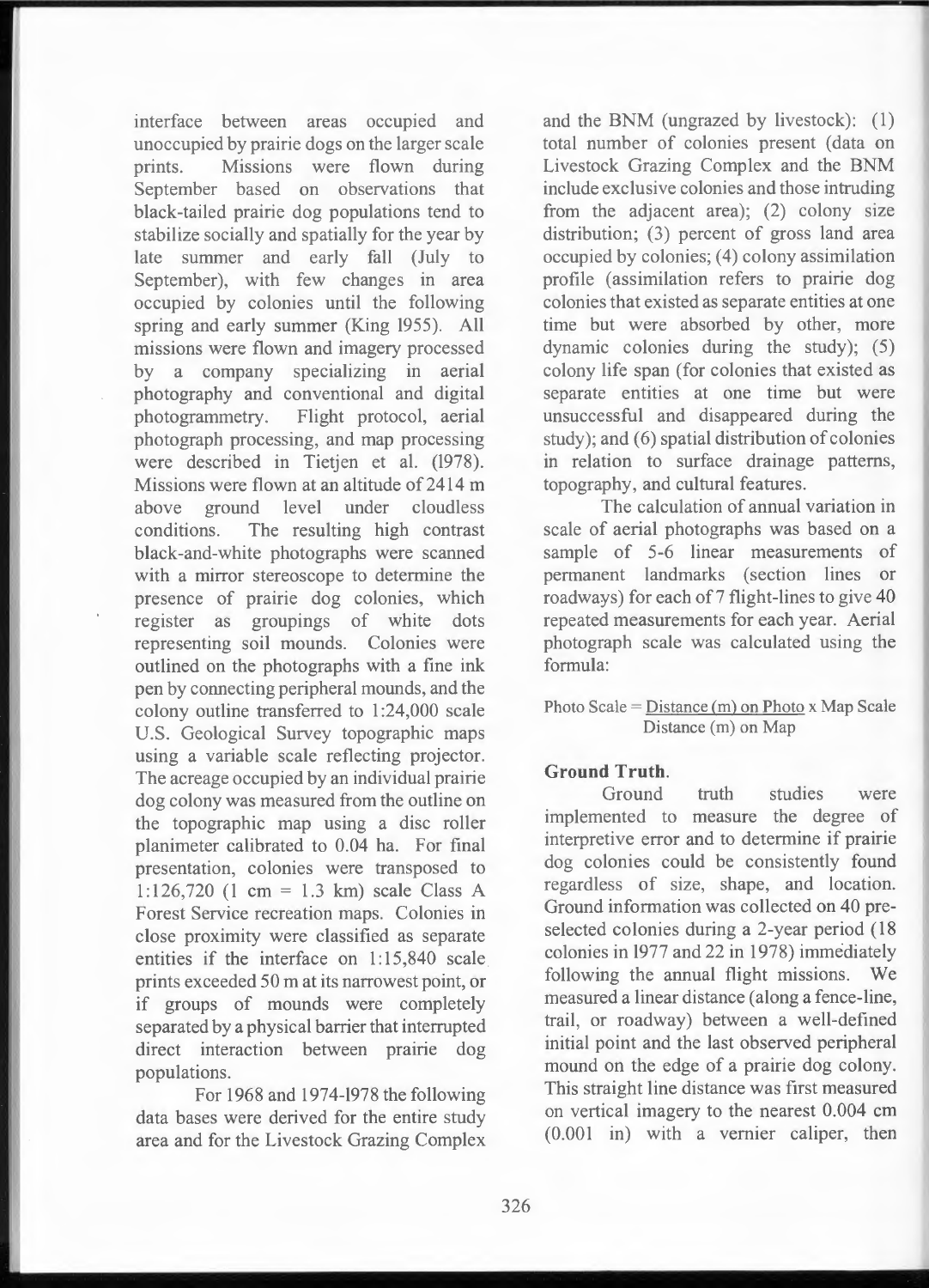converted by scale  $(2.54 = 402 \text{ m})$  to the nearest 0. I m. These measurements were then duplicated in the field using a vehicle-mounted Model 660 rolatape measuring wheel calibrated at 2.01 m (6.6 ft) per revolution. Mean linear distance was derived from an average of two runs along the same line. Estimated error was based on variance between image and ground distance expressed in linear terms (to nearest 0.1 m), and percent  $(+)$  of total distance on the ground.

## **Analysis of Area Suitable for Grazing on Livestock Grazing Complex and on BNM .**

Suitable area for grazing was determined for both the BNM and the Livestock Grazing Complex through use of United State Department of Agriculture/National Resource Conservation Service Land Use Land Cover data . Data on the 400 square-mile  $(1,036 \text{ km}^2)$  study area were extracted from this data base  $(htt)$  //datagateway.nrcs.us da.gov) using Microlmages GIS and ESRI ArcGIS software. A 30-meter pixel size was used and 12 categories were used to describe the habitat (open water, residential/commercial, bare rock/sand/clay, deciduous forest, evergreen forest/mixed forest, grassland/herbaceous, pasture/hay, row crops, small grains, fallow, woody wetlands, emergent herbaceous wetlands). Habitat categories considered suitable for grazing were grassland /herbaceous and pasture /hay (Table 1, Figure 1).

**Table 1. Area (ha) and percentage of habitat within the Badlands National Monument and the Grasslands Complex included within each of 12 habitat categories. The Livestock Grazing Complex includes a combination of U.S. Forest Service Buffalo Gap National Grasslands, Pine Ridge Indian Reservation, and private lands.** 

|                                   |           | Badlands National Monument | Grasslands Complex |              |  |
|-----------------------------------|-----------|----------------------------|--------------------|--------------|--|
| <b>Habitat Category</b>           | Area (ha) | % of Habitat               | Area (ha)          | % of Habitat |  |
| Open water                        | 19.35     | 0.077                      | 680.49             | 0.866        |  |
| Residential/commercial            | $\theta$  | $\Omega$                   | 4.59               | 0.006        |  |
| Bare rock/sand/clay               | 10867.86  | 43.088                     | 8779.23            | 11.0         |  |
| Deciduous forest                  | .81       | 0.003                      | 21.96              | 0.028        |  |
| Evergreen forest/mixed forest     | 6.39      | 0.025                      | 71.82              | 0.091        |  |
| Grassland/herbaceous <sup>1</sup> | 13969.53  | 55.386                     | 62459.1            | 79.303       |  |
| Pasture/hay                       | 181.62    | 0.720                      | 2167.38            | 2.759        |  |
| Row crops                         | 62.64     | 0.249                      | 950.85             | 1.210        |  |
| Small grains                      | 105.84    | 0.420                      | 2377.80            | 3.027        |  |
| Fallow                            | 0         | $\Omega$                   | 806.04             | 1.026        |  |
| Woody wetlands                    | $\Omega$  | $\theta$                   | 34.74              | 0.442        |  |
| Emergent herbaceous wetlands      | 8.28      | 0.033                      | 190.62             | 0.242        |  |
| Totals                            | 25222.32  | 100.00                     | 78544.62           | 100.00       |  |

<sup>1</sup>**This habitat is considered suitable for grazing by cattle**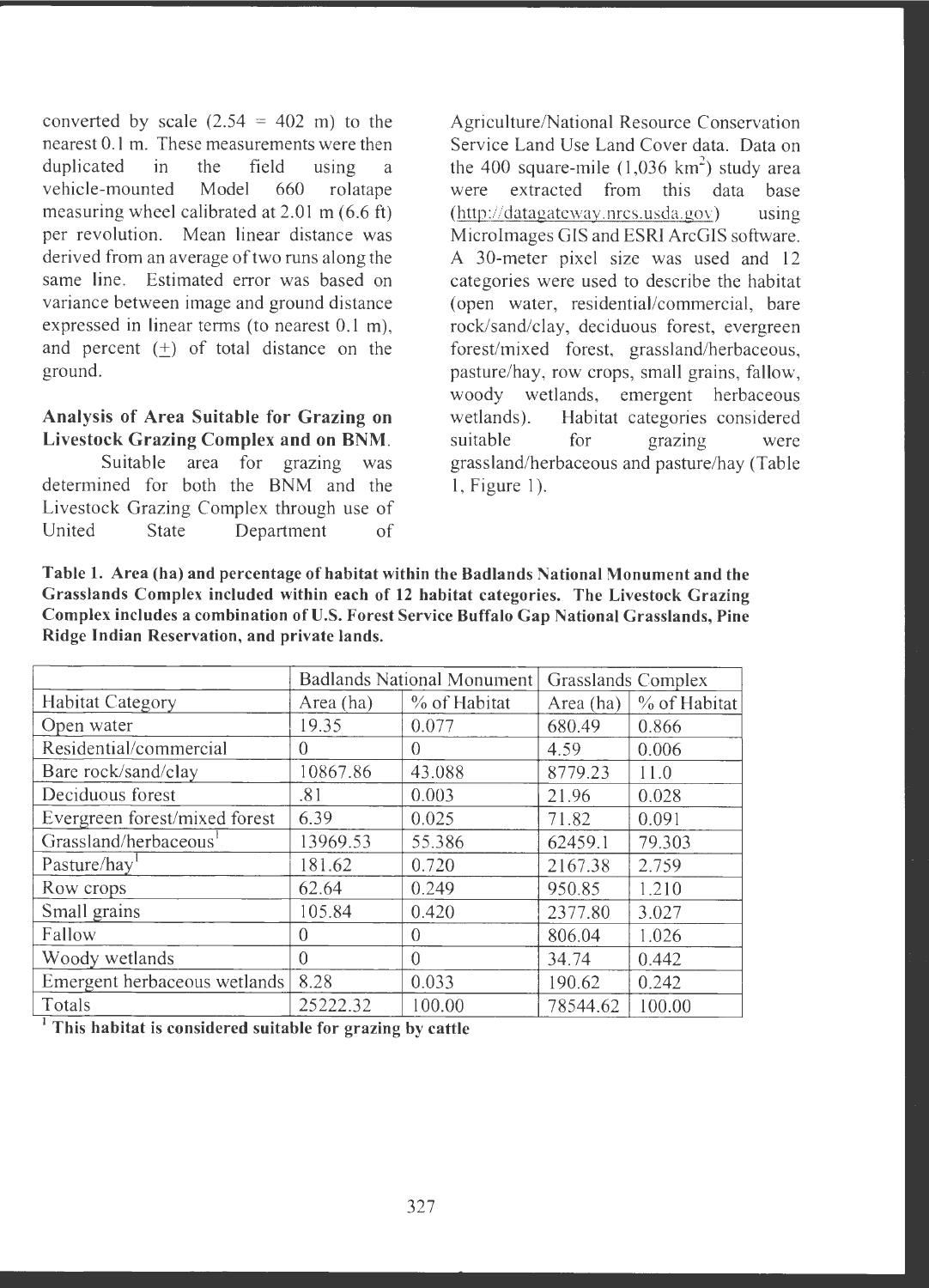#### **Statistical Analysis.**

Two-way analysis of variance (ANOVA) was used to examine differences among years for the Livestock Grazing Complex and the BNM. The response variables used in the analyses were: (1) number of prairie dog colonies per unit of total area; (2) number of colonies per unit of suitable grazing area; (3) average colony size; ( 4) proportion of total area occupied by prairie dog colonies; and (5) proportion of area suitable for livestock grazing occupied by prairie dog colonies. For significant effects, Duncan's multiple range procedure was applied to determine which means were significantly different. A paired t-test was used to compare the response variables between the BNM (grazed by wildlife only) and the Livestock Grazing Complex (grazed by livestock). The nonparametric Kolmogorov-Smirnov test was used to analyze for pairwise differences in colony size distribution for the following: (1) Livestock Grazing Complex 1974 vs 1978; (2) BNM 1974 vs 1978; and (3) BNM vs. Grasslands Complex for each year.

### **RESULTS**

### **Aerial Photography Technique**

Aerial photography proved to be a useful technique for plotting the size and expansion rate of prairie dog colonies (Tietjen et al. 1978). Colonies down to 0.1 ha were consistently located on the study area using 1: 15,840 scale high contrast 23 x 23 cm panchromatic contact prints, and following transposition to 1:24,000 scale topographic maps, area occupied by colonies were estimated with a 3.1% mean error. These observations indicated that the technique was repeatable enough to detect changes in colony dynamics (number, size, and distribution) and provide an indirect measurement of prairie dog population dynamics.

The average scale on the aerial

photographs (1974-1978) was  $2.54 \text{ cm} = 424$ m or 1:16,693. Scale variation was probably related mainly to altitude flown. Because the error amounts to little more than 5%, we made no effort to correct for it in calculating areas occupied by prairie dogs. There were no significant differences between surface distance and aerial photo distance measurements using either the paired t-test or the Wilcoxon signed-rank non-parametric test. The mean percentage difference between the two measurements was  $4.3\%$  (SE = 0.4; range  $= 0.3 - 11.7$ .

### **Annual Trends in Colony Numbers, Size, and Spatial Distribution**

This 10-year comparison of aerial <sup>p</sup>hotographs shows dramatic increases in prairie dog colony numbers and acreage occupied. The number of colonies increased on the combined study area from 121 in 1968 to 586 in 1978 (Table 2, Figure 2) and the amount of area occupied increased from 1,347 ha to 14,585 ha.

Livestock Grazing Complex. The number of prairie dog colonies on the Livestock Grazing Complex increased from 110 in 1968 to 344 in 1974 and to 508 in 1978 (Table 1). The total area occupied by colonies (and percent of gross land area occupied) were 1,153.8 ha (1.5 %) in 1968, 5,889.5 ha (7.5 %) in 1974, and 14,022.9 ha (17.8 %) in 1978. Average colony size increased from 10.5 ha in 1968 to 17.1 ha in 1974 and 27.6 ha in 1978. By 1978, 173 colonies present in earlier years had been assimilated into larger colonies. There were significant differences  $(P < 0.01)$  between years for the Livestock Grazing Complex in the number of colonies present and average colony size. The number of colonies in the Livestock Grazing Complex increased significantly between 1968 and 1974, then remained the same from 1975 to 1978 (no significant increase in number of colonies after 1974). Average colony size increased significantly from 1968 to 1974, was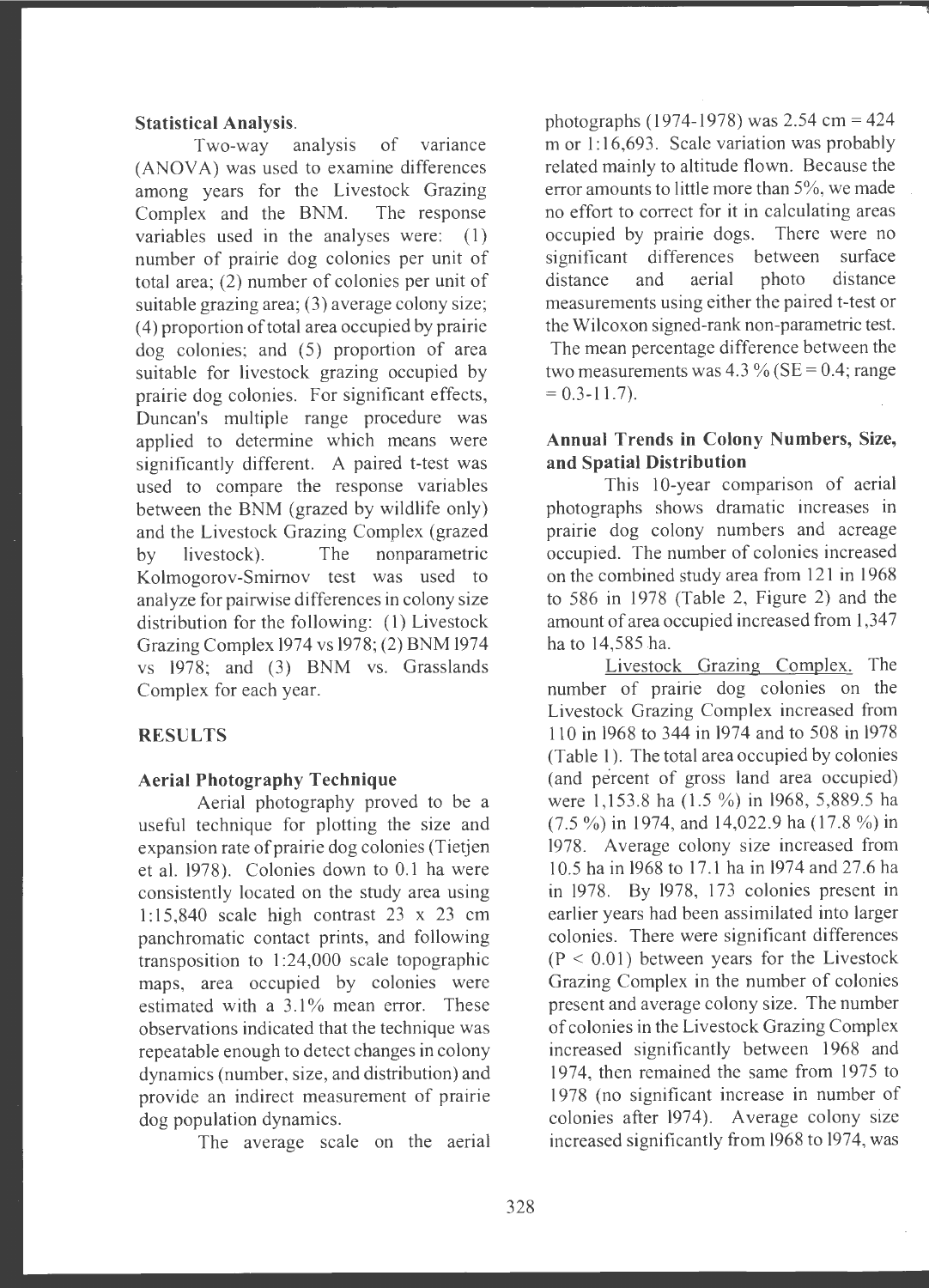stable through 1977, then increased agam between 1977 and 1978.

**Table** *2.* **Comparison between the Livestock Grazing Complex and the Badlands National Monument, 1968 through 1978 for: 1) number of prairie dog colonies present; 2) hectares of study area occupied by prairie dog colonies; 3) percent of study area occupied by prairie dog colonies; 4) percent of area suitable for grazing by cattle that is occupied by prairie dog colonies; 5) average prairie dog colony size; and 6) number of colonies assimilated by other colonies since the previous year. The Livestock Grazing Complex includes a combination of U.S. Forest Service Buffalo Gap National Grasslands, Pine Ridge Indian Reservation, and private lands.** 

|                                              | 1968   | 1974     | 1975   | 1976   | 1977   | 1978    |
|----------------------------------------------|--------|----------|--------|--------|--------|---------|
| <b>Total No. Colonies Present</b>            |        |          |        |        |        |         |
| <b>Livestock Grazing Complex</b>             | 110    | 344      | 489    | 575    | 593    | 508     |
| <b>Badlands National Monument</b>            | 11     | 32       | 42     | 66     | 72     | 78      |
| Total Area Occupied (Ha)                     |        |          |        |        |        |         |
| <b>Livestock Grazing Complex</b>             | 1153.8 | 5889.5   | 7338.5 | 9307.4 | 1874.7 | 14022.9 |
| <b>Badlands National Monument</b>            | 193.0  | 324.4    | 337.6  | 396.9  | 495.2  | 562.3   |
| Percent of Gross Land Area Occupied          |        |          |        |        |        |         |
| <b>Livestock Grazing Complex</b>             | 1.5    | 7.5      | 9.3    | 11.8   | 15.1   | 17.8    |
| <b>Badlands National Monument</b>            | 0.8    | 1.3      | 1.3    | 1.6    | 2.0    | 2.2     |
| Percent of Grazable Area Occupied            |        |          |        |        |        |         |
| <b>Livestock Grazing Complex</b>             | 1.8    | 9.1      | 11.4   | 14.4   | 18.4   | 21.7    |
| <b>Badlands National Park</b>                | 1.4    | 2.3      | 2.4    | 2.8    | 3.5    | 4.0     |
| Average Colony Size (Ha)                     |        |          |        |        |        |         |
| <b>Livestock Grazing Complex</b>             | 10.5   | 17.1     | 15.0   | 16.2   | 20.0   | 27.6    |
| <b>Badlands National Monument</b>            | 17.6   | 10.1     | 8.0    | 6.0    | 6.9    | 7.2     |
| No. Colonies Assimilated Since Previous Year |        |          |        |        |        |         |
| <b>Livestock Grazing Complex</b>             |        | 16       | 55     | 96     | 148    | 173     |
| <b>Badlands National Monument</b>            |        | $\bf{0}$ |        | 2      | 11     | 5       |

Of the 78,544.6 ha included in the Livestock Grazing Complex, 82.3% (64,624.8 ha) was considered to be suitable for grazing based on the United State Department of Agriculture, National Resource Conservation Service Land Use Land Cover data. The percentage of the area suitable for grazing that was occupied by prairie dogs increased between years, from  $1.8\%$  in 1968 to 9.1 % in 1974, and to 21.7% in 1978 (Table 2). There were significant differences (P < 0.01) between years for the Livestock Grazing Complex in the percentage of total and net suitable grazing area occupied by prairie dog colonies.

Colonies present in each year were

grouped according to size and placed in 13 size classes (Table 3), ranging from the smallest class (0.1-1 ha), to the largest class (2048 .1-4096 ha). In 1968 there were no colonies on the Livestock Grazing Complex larger than 256 ha. By 1974, the largest colony was in the 512.1-1024 ha class. From 1975 through 1978, the largest colony was included in the 1024.1-2048 ha class, and by 1978, one colony was in the 2048.1-4096 ha class. There was a significant difference ( $P \le$ 0.01) between years in the colony size distribution for the Livestock Grazing Complex, with greater numbers of colonies in the larger classes in 1978 than in 1968 and 1974 (Table 3, Figure 3).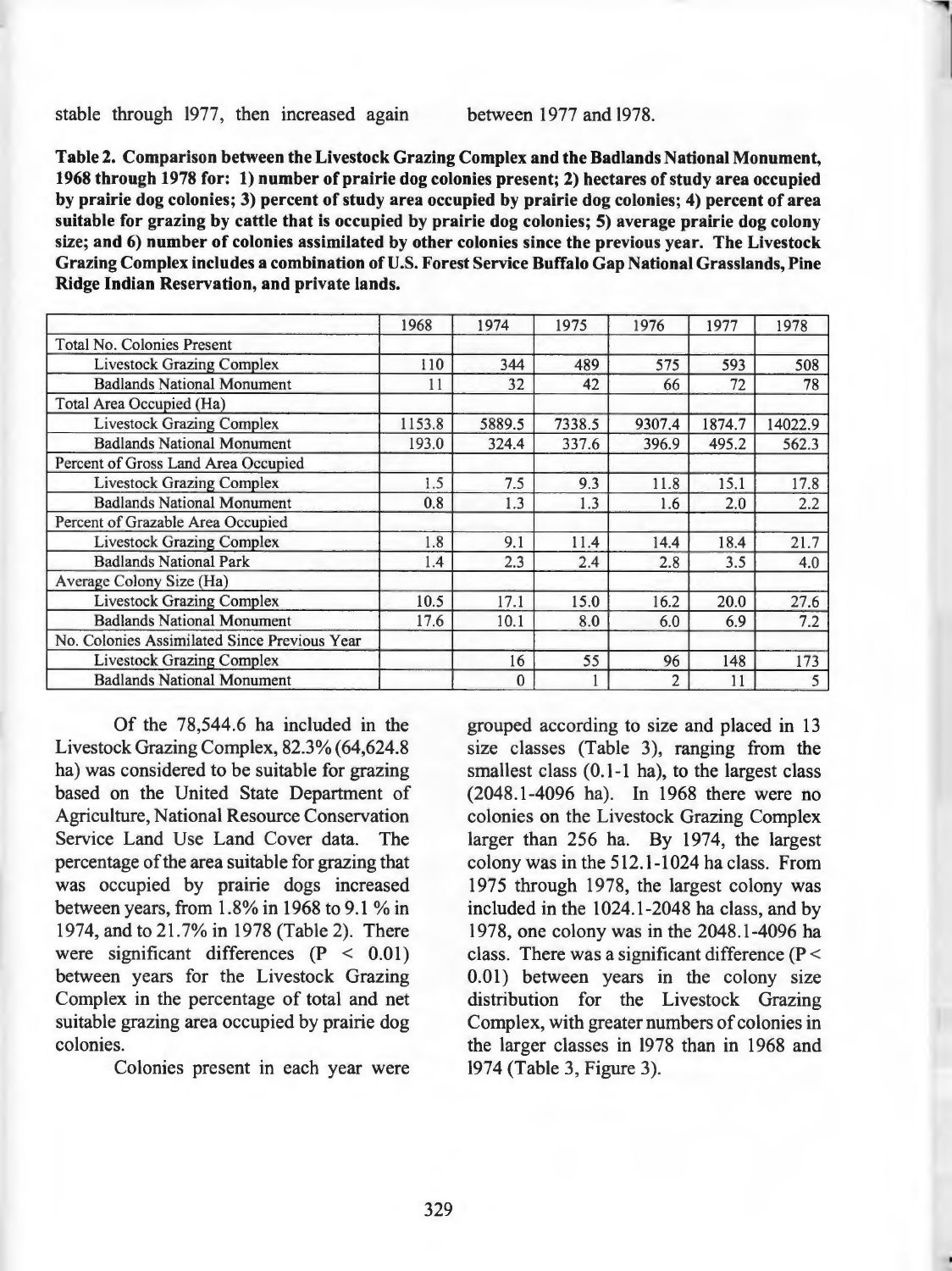

Figure 2. Black-tailed prairie dog *(Cynomys ludovicianus)* colony expansion on a 400 mile<sup>2</sup> (1,036 km $^2$ ) area of South Dakota including Badlands National Monument and Buffalo Gap National Grassland between 1968, 1974, 1975, 1976, 1977 and 1978 (top to bottom). Colonies are shown in black; each square represents 1 mile<sup>2</sup> (2.6 km<sup>2</sup>).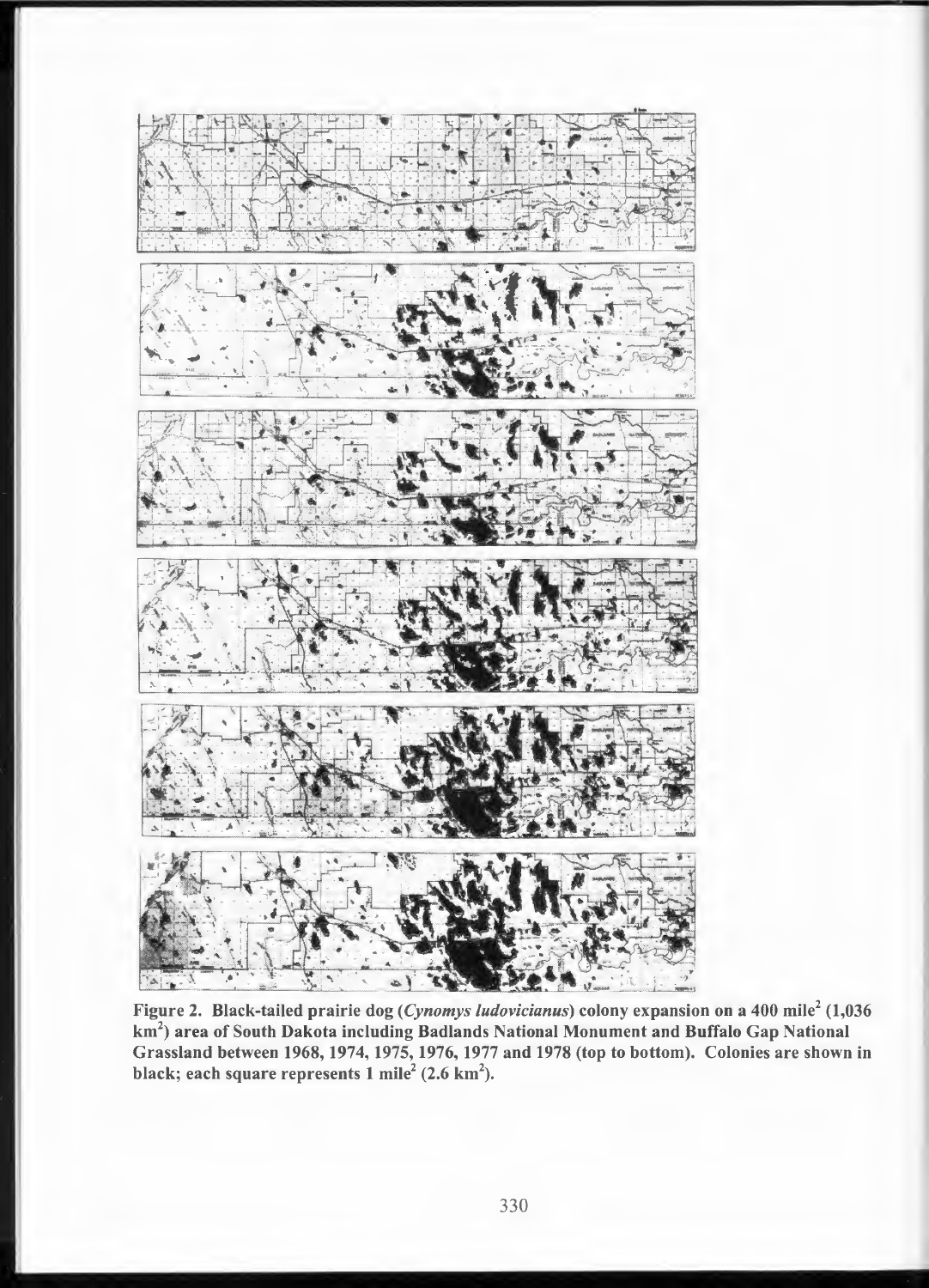

**No. of colonies in Livestock Grazing Complex** 

**Figure 3. Distribution of number of colonies by year within the Gassland Complex for each of 13 size classes (hectares).** 

Badlands National Monument. The number of colonies on the BNM increased from 11 (7 exclusive and 4 intrusive from the Grassland) in 1968 to 32 (18 exclusive and 14 intrusive) in 1974 and to 78 (58 exclusive and 20 intrusive) in 1978 (Table 2). Five colonies present in earlier years had been assimilated by larger colonies by 1978. The total area occupied by colonies (and percent of gross land area occupied) was 193.0 ha (0.8 %) in 1968, 324.4 ha (1.3 %) in 1974, and 562.3 ha

(2.2 %) in 1978. Average colony size decreased from  $17.55$  ha in  $1968$  to  $10.14$  in 1974 and 7.21 ha in 1978. As on the Livestock Grazing Complex, colonies were grouped by size distribution (Table 3). There was a significant difference  $(P < 0.01)$  between years in the colony size distribution on the BNM (Table 3, Figure 4), with the number of small colonies (sizes 0.1-2 ha) increasing over years.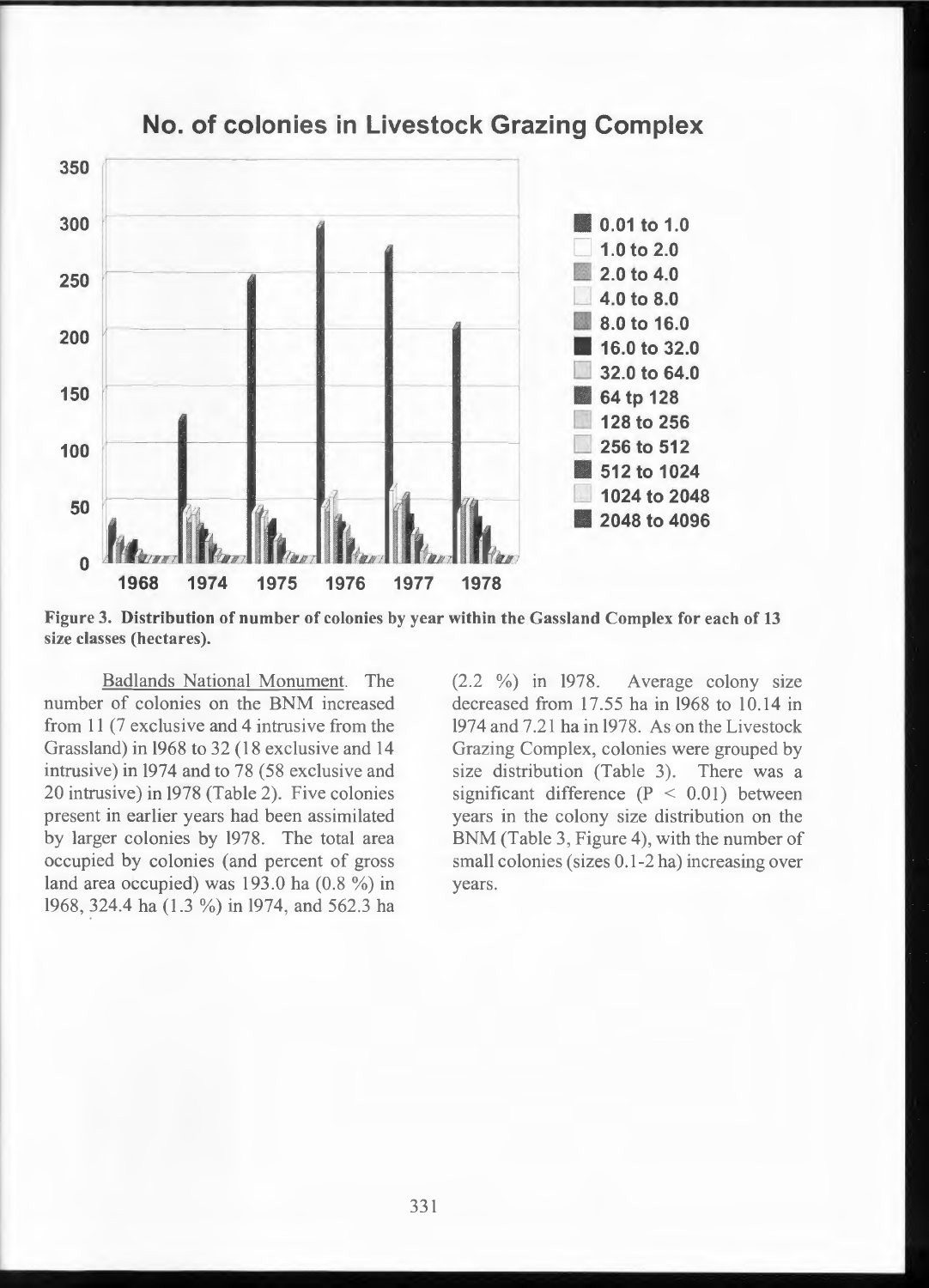| <b>Colony Size</b>                | 1968           |                | 1974           |                | 1975           |               | 1976           |                |                | 1977           |                | 1978          |  |
|-----------------------------------|----------------|----------------|----------------|----------------|----------------|---------------|----------------|----------------|----------------|----------------|----------------|---------------|--|
| (Hectares)                        | Number         | $\frac{0}{0}$  | Number         | $\frac{0}{0}$  | Number         | $\frac{0}{0}$ | Number         | $\frac{0}{0}$  | Number         | $\frac{0}{0}$  | Number         | $\frac{0}{0}$ |  |
| <b>Livestock Grazing Complex</b>  |                |                |                |                |                |               |                |                |                |                |                |               |  |
| $0.1 - 1$                         | 33             | 1.4            | 126            | 0.9            | 249            | 1.0           | 296            | 0.9            | 275            | 0.7            | 207            | 0.5           |  |
| $1.1 - 2$                         | 15             | 1.8            | 45             | 1.1            | 45             | 0.9           | 50             | 0.8            | 65             | 0.8            | 45             | 0.4           |  |
| $2.1 - 4$                         | 18             | 4.4            | 36             | 1.8            | 45             | 1.7           | 46             | 1.4            | 47             | 1.2            | 52             | 1.0           |  |
| $4.1 - 8$                         | 8              | 3.9            | 43             | 4.5            | 41             | 3.3           | 58             | 3.6            | 48             | 2.2            | 52             | 2.1           |  |
| $8.1 - 16$                        | 12             | 12.2           | 29             | 5.5            | 28             | 4.4           | 37             | 4.3            | 57             | 5.4            | 50             | 4.1           |  |
| $16.1 - 32$                       | 15             | 29.8           | 24             | 9.4            | 34             | 10.1          | 31             | 7.6            | 38             | 7.2            | 36             | 5.5           |  |
| $32.1 - 64$                       | 6              | 20.0           | 20             | 15.2           | 21             | 12.5          | 28             | 13.3           | 26             | 10.2           | 21             | 6.6           |  |
| 64.1-128                          | $\overline{2}$ | 11.7           | 11             | 15.4           | 16             | 19.1          | 16             | 16.0           | 20             | 14.9           | 27             | 17.3          |  |
| 128.1-256                         |                | 14.8           |                | 21.2           | 5              | 11.3          | 8              | 15.2           | 11             | 15.4           | 9              | 11.1          |  |
| 256.1-512                         | $\Omega$       | $\overline{0}$ | $\overline{2}$ | 10.5           | 3              | 12.1          | 3              | 11.6           | 3              | 7.8            | 5              | 12.4          |  |
| 512.1-1024                        | $\overline{0}$ | $\theta$       |                | 14.6           |                | 7.0           |                | 6.7            | $\overline{2}$ | 12.7           | $\overline{2}$ | 10.4          |  |
| 1024.1-2048                       | $\overline{0}$ | $\overline{0}$ | $\overline{0}$ | $\overline{0}$ |                | 16.6          |                | 18.6           |                | 21.6           | $\mathbf{1}$   | 8.8           |  |
| 2048.1-4096                       | $\Omega$       | $\theta$       | $\theta$       | $\mathbf{0}$   | $\overline{0}$ | $\Omega$      | $\theta$       | $\overline{0}$ | $\overline{0}$ | $\overline{0}$ | $\mathbf{1}$   | 19.7          |  |
| <b>Badlands National Monument</b> |                |                |                |                |                |               |                |                |                |                |                |               |  |
| $0.1 - 1$                         | $\overline{2}$ | 0.6            | 8              | 1.2            | 13             | 2.1           | 24             | 2.0            | 24             | 1.9            | 30             | 2.9           |  |
| $1.1 - 2$                         | $\overline{0}$ | $\overline{0}$ |                | 0.6            | 3              | 1.5           |                | 3.0            |                | 2.5            | 10             | 3.5           |  |
| $2.1 - 4$                         |                | 1.5            |                | 1.3            |                | 0.9           | $\overline{2}$ | 1.8            | $\overline{4}$ | 3.0            | 5              | 3.9           |  |
| $4.1 - 8$                         | $\overline{0}$ | $\overline{0}$ | $\overline{2}$ | 3.6            | $\overline{2}$ | 3.9           | $\overline{4}$ | 7.8            |                | 1.3            | $\overline{4}$ | 6.5           |  |
| $8.1 - 16$                        |                | 7.9            |                | 4.8            |                | 4.2           |                | 3.6            | 5              | 16.5           | 5              | 15.2          |  |
| $16.1 - 32$                       |                | 19.1           | $\overline{2}$ | 16.8           | $\overline{2}$ | 14.4          | $\overline{2}$ | 13.2           |                | 7.5            |                | 6.9           |  |
| $32.1 - 64$                       |                | 28.3           |                | 13.0           |                | 14.3          |                | 12.8           |                | 11.8           |                | 10.1          |  |
| $64.1 - 128$                      |                | 42.5           | $\overline{2}$ | 58.7           | $\overline{2}$ | 58.7          | $\overline{2}$ | 55.7           | $\overline{2}$ | 55.4           | $\overline{2}$ | 51.0          |  |

**Table 3. Number of colonies and percentage of total land area occupied by prairie dogs within each colony size class on the**  Livestock Grazing Complex and the Badlands National Monument.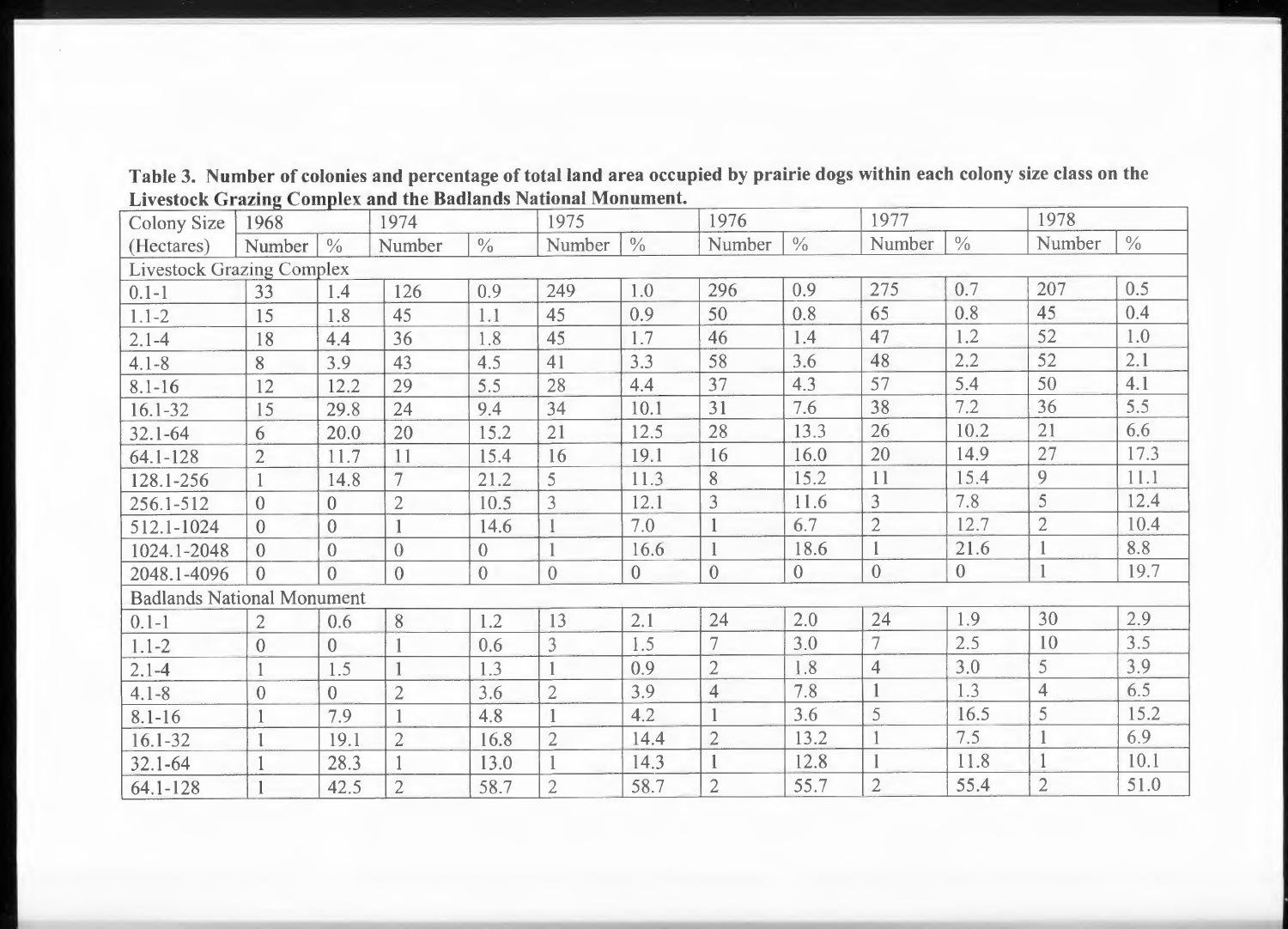

**Figure 4. Distribution of number of colonies by year within the Badlands National Monument for each of 13 size classes (hectares).** 

Of the 25,222.3 ha included in the BNM, 56.1% (14,151.1 ha) was considered to be suitable for livestock grazing based on the United State Department of Agriculture, National Resource Conservation Service Land Use Land Cover data. The percentage of the area suitable for livestock grazing that was occupied by prairie dogs increased slightly between years, from 1.4% in 1968 to 2.3% in 1974, and 4.0% in 1978 (Table 2). This was a significantly smaller increase than that on the Livestock Grazing Complex.

There was a significant difference between the Livestock Grazing Complex and the BNM in percent of the total area occupied by prairie dogs, in percent of the suitable grazing area occupied by prairie dog colonies  $(P < 0.01)$ , and in average colony size  $(P =$ 0.05). There was also a significant difference in colony size distribution between the Livestock Grazing Complex and the BNM (P  $< 0.01$ ) in every year but 1968 (Table 3, Figure 3, Figure 4).

#### **DISCUSSION**

The application of remote sensing techniques to studies of prairie dog colony dynamics is not new. Aerial photographs were used intermittently in Wind Cave National Park between 1938 and 1952 to follow changes in areas occupied by prairie dogs and distribution of burrows in a few colonies (King 1955, Koford 1958). Lovaas (1973), Cheatheam (1973, 1977), Grondahl (1973), Hinckley and Crawford (1973), Lewis and Hassein (1973), and Rose (1973) all reference use of aerial surveys in management programs to determine distribution and numbers of prairie dog colonies on state and federal lands. Bishop and Culbertson (1976)<br>used aerial photographs to illustrate aerial photographs to illustrate reductions in size, number, and distribution of black-tailed prairie dog colonies in North Dakota during 1939-1972. Rekas (1978) plotted active and inactive colonies, described specific habitat conditions on colony sites and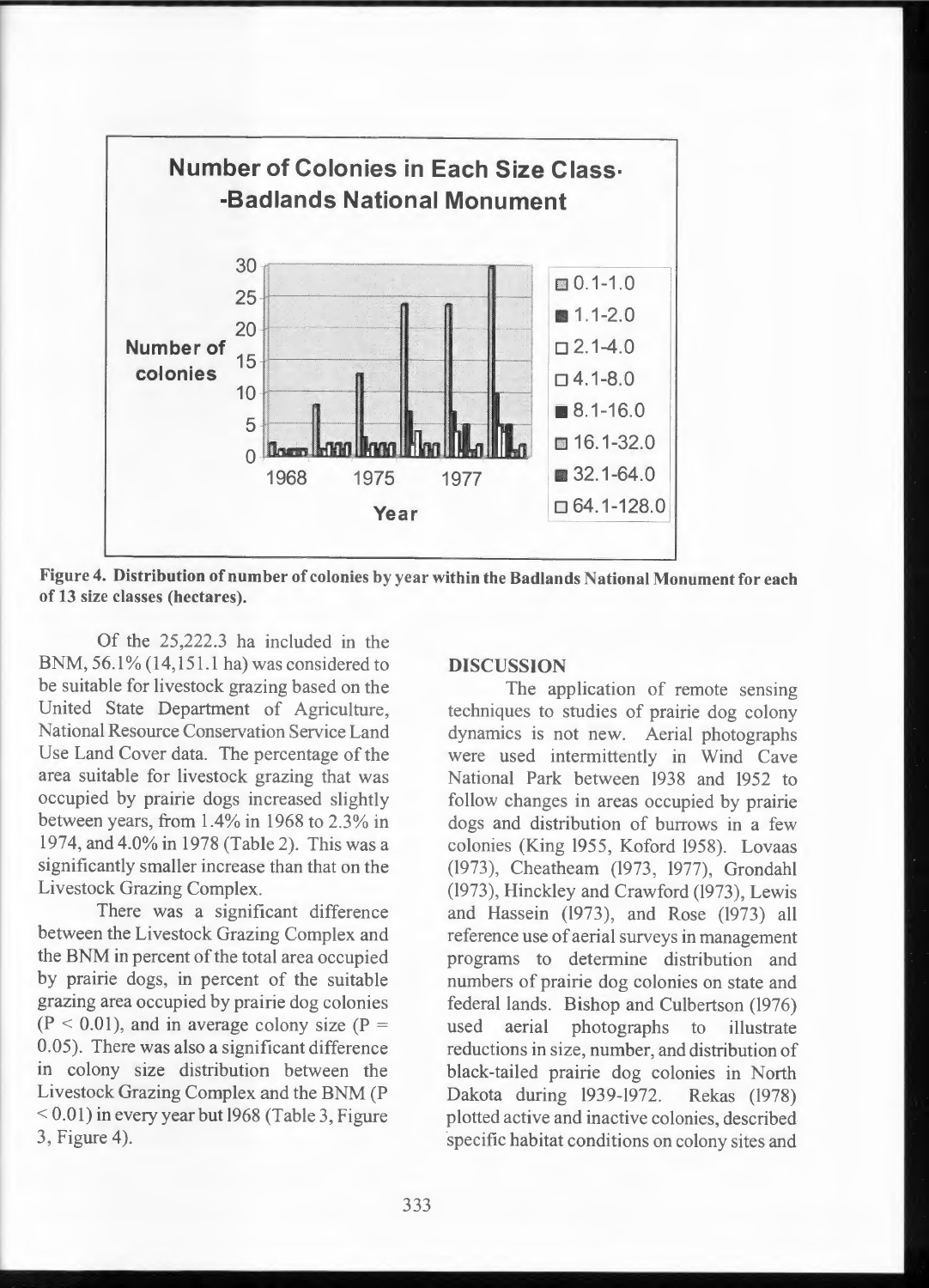identified potential habitat for prairie dogs. Dalsted et al. (1981) concluded that 1: 15,840 scale vertical imagery was a valuable aid for inventories of expanding prairie dog colonies. In this study, aerial photography proved to be a useful technique for detecting changes in colony numbers, size, and distribution.

This study showed that prairie dog colonies expanded rapidly between 1968 and 1978 on the Livestock Grazing Complex. The land area occupied by prairie dogs increased from 1154 ha (1.5% of the area) to 14,023 ha (17.8% of the land area) and the number of colonies increased from 110 to 508, with many colonies assimilated during this period. Other studies support our observations. Knowles (1982) reported an intrinsic rate of growth (r) for colonies of 0.412 and Stockrahm (1979) an r = .5. Knowles (1982) found that notable dispersal occurred during periods of drought following one or more years of abundant precipitation (not observed during this study). He proposed that expansion appeared to be a response to balance numbers of prairie dogs with available forage. In our South Dakota study area, precipitation averaged between 38 and 43 cm per year; the middle years of this study  $(1973 - 1976)$  had reduced rainfall, which probably facilitated short vegetation. King (1955) found that colony expansion occurred in the years with lots of pups and poor growth of grasses during spring.

Prairie dog colony growth was significantly lower on the ungrazed BNM than on the Livestock Grazing Complex, indicating that livestock grazing increased the rate of colony expansion. On the Livestock Grazing Complex, prairie dog colonies increased at the average rate of 32.8% per year between 1968 and 1978. The rate of increase was 38.5% between 1968 and 1974. In subsequent years it was: 24.6%-1974 to 1975; 26.8%-1975 to 1976; 27.6%-1976 to 1977; and 18.1%-1977 to 1978. On the Badlands National Monument, the average annual rate of increase was only 12.5%. The annual rate of increase was: 10.9%-1968 to 1974; 4.1%-1974 to 1975; 17.6%-1975 to 1976; 24.8%- 1976 to 1977; and 13.5%-1977 to 1978. Figure 2 shows that by 1978 many colonies expanded on the BGNG, but few expanded onto the Monument itself, even though the fence separating the two areas was only barbed wire. The mid-grasses of the National Monument seemed to be an effective barrier, slowing colony expansion.

Other studies have found that prairie dogs most frequently colonize sites that have been overgrazed or otherwise disturbed (Koford 1958, Smith 1967, Hanson 1993, and Fagerstone and Ramey 1996), and are a result rather than a cause of poor range condition. Knowles (1982) found most prairie dog colonies associated with livestock watering areas or homestead sites, an observation also made by Reid (1954), Koford (1958), Hillman et al. (1978), and Dalsted et al. (1981). Knowles (1982) also reported a high occurrence of roads and trails in colonies. Prairie dogs are thought to be associated with rangelands in poor condition and with intensive grazing by large ungulates, including bison (Mead 1898, Reid 1954, King 1955, Koford 1958, Smith 1967, Hassien 1976, Coppock et al. 1983 a,b, Fagerstone and Ramey 1996). Uresk et al. (1981) also found prairie dogs more abundant in areas grazed by cattle than in areas where cattle were excluded.

Prairie dog colony establishment and expansion can be minimized by controlling placement of stock watering areas, and by modifying stocking rate and seasonal patterns of use by livestock (Knowles 1982). Knowles (1982) also suggested that providing periodic rest to a pasture may prevent the establishment of prairie dogs at stock watering areas. Snell and Hlavachick (1980) believed that initiation of a deferred grazing system in a 45-ha dog colony caused the colony to decline to 6 ha within 3 years. Uresk et al.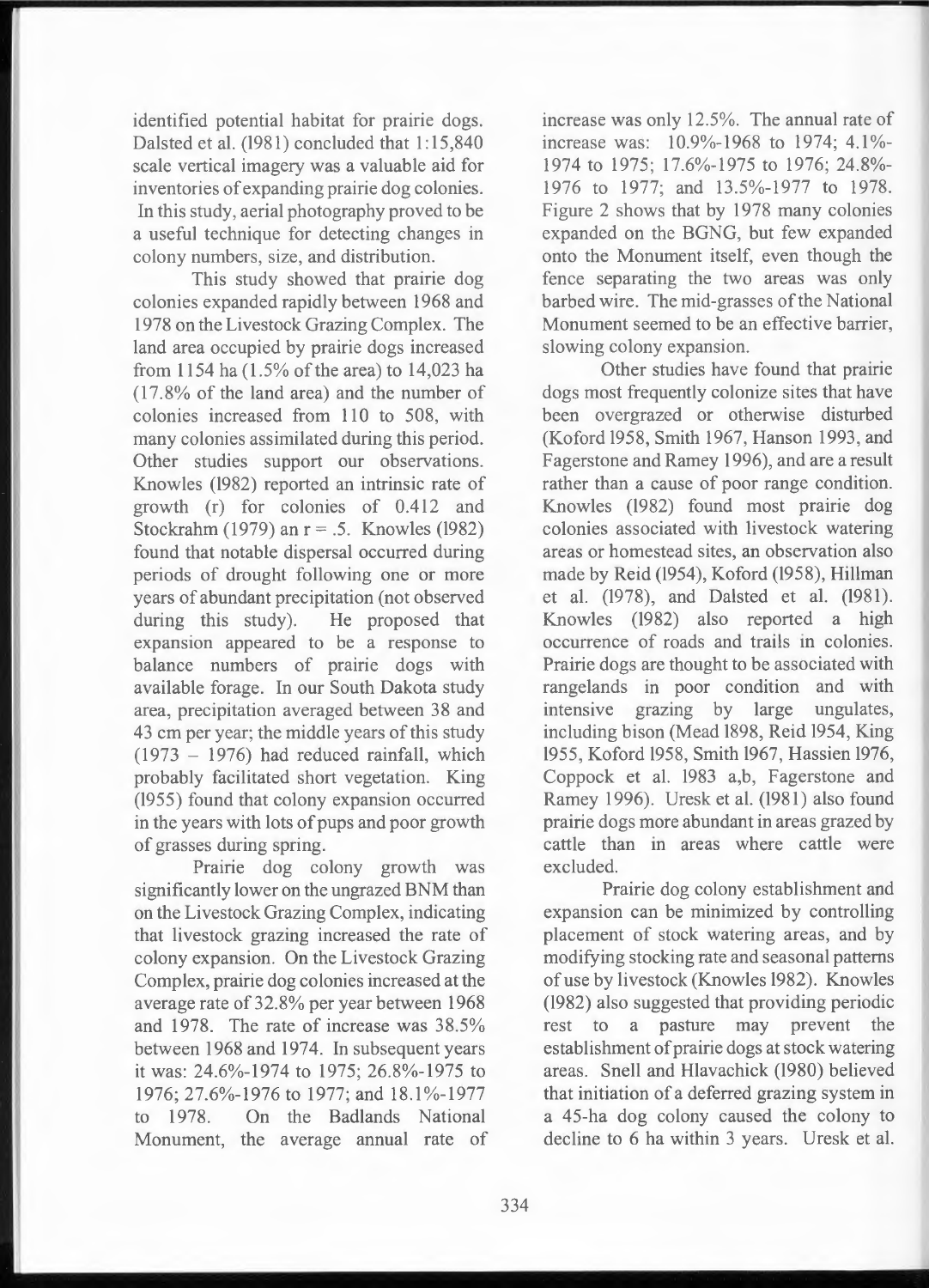(1981) suggested that periodic exclusion or reducing cattle stocking rates may help regulate prairie dog population densities. Mead (1898) found prairie dogs in Kansas disappeared rapidly in the absence of bison. Osborn and Allan (1949) reported the disappearance of a prairie dog colony within IO years of removal of cattle and Knowles  $(1982)$  found that of three colonies where grazing had not occurred for 7 to 10 years, one was inactive and two were greatly reduced in size.

Tall and vigorous growths of grasses deter prairie dogs (Allan and Osborn 1954), possibly by putting prairie dogs at a disadvantage in detecting predators. Greater cattle use of prairie dog colonies has been observed by Knowles (1982) and Hassien (1976), a factor that increases effects on vegetation.

### **LITERATURE CITED**

- ALLAN, P.F. , AND B. OSBORN. 1954. Tall grass defeats prairie dogs. Soil Conservation 20:103-105.
- BISHOP, **N.G.,** AND J.L. CULBERTSON. 1976. Decline of prairie dog towns in southwestern North Dakota. Journal of Range Management 29 :217-220 .
- CHEATHAM, L.K. 1973. Censusing prairie dog colonies using aerial photographs. Pages 78-88 *in* Proceedings of the Black-footed Ferret and Prairie Dog Workshop. South Dakota State University, Brookings, SD, USA.
- 1977. Density and distribution of the black-tailed prairie dog in Texas. Texas Journal of Science 29:33 -40.
- COPPOCK, D.L., J.E. ELLIS, **J.K.** DETLING, AND **M.J** DYER. 1983a. Plant-herbivore interactions in a North American mixed-grass prairie. I. Effects of black-tailed prairie dogs on intraseasonal aboveground plant biomass and nutrient dynamics and plant species diversity. Oecologia (Berlin) 56:1-9.

 $\Box$ , AND  $\Box$  . 1983b. Plant-herbivore interactions in a North American mixed-grass prairie. II. Responses of bison to modificaiton of vegetation by prairie dogs. Oecologia (Berlin) 56:10-15 .

- COTTAM, C., AND M. CAROLINE. 1965. The black-tailed prairie dog in Texas. Texas Journal of Science 17:294-302.
- DALSTED, **K.J., S.** SATHER-BLAIR, **B.K.**  WORCHESTER, AND R. KLUKAS. 1981. Application of remote sensing to prairie dog management. Journal of Range Management 34:218-223.
- FAGERSTONE, K.A., AND C.A. RAMEY. 1996. Rodents and lagomorphs. Pages 84-132 *in* P.R. Krausman, editor. Rangeland Wildlife. The Society for Range Management, Denver, CO, USA.
- GRONDAHL, C.R. 1973. Status of the black-tailed prairie dog and the black-footed ferret in North Dakota . Pages 51-59 *in*  Proceedings of the Black-footed Ferret and Prairie Dog Workshop. South Dakota State University, Brookings, SD. USA.
- HANSON, R. 1993. Control of prairie dogs and related developments in South Dakota. Proceedings of the Symposium on the Management of Prairie Dog Complexes for the Reintroduction of the Black-footed Ferret. John L. Oldemeyer, D.E. Biggins, B.1. Miller, and R. Crete, editors. USFWS Biological Report 13:5-7.
- HASSIEN, F.D. 1976. A search for black-footed ferrets in the Oklahoma panhandle and adjacent area and an ecological study of black-tailed prairie dogs in Texas County, Oklahoma. MS Thesis, Oklahoma State University, Stillwater, OK, USA.
- HILLMAN, C.N., R.L. LINDER, AND R.B. DAHLGREN. 1978. Prairie dog distribution in areas inhabited by black-footed ferrets. Black-footed ferret recovery plan, U. S. Fish and Wildlife Service. USA.
- HINCKLEY, **D.K.,** AND J.E. CRAWFORD. 1973. Ferret and prairie dog programs on the national resource lands. Pages 133-135 *in*  Proceedings of the Black-footed Ferret And Prairie Dog Workshop. South Dakota State University, Brookings, SD, USA.